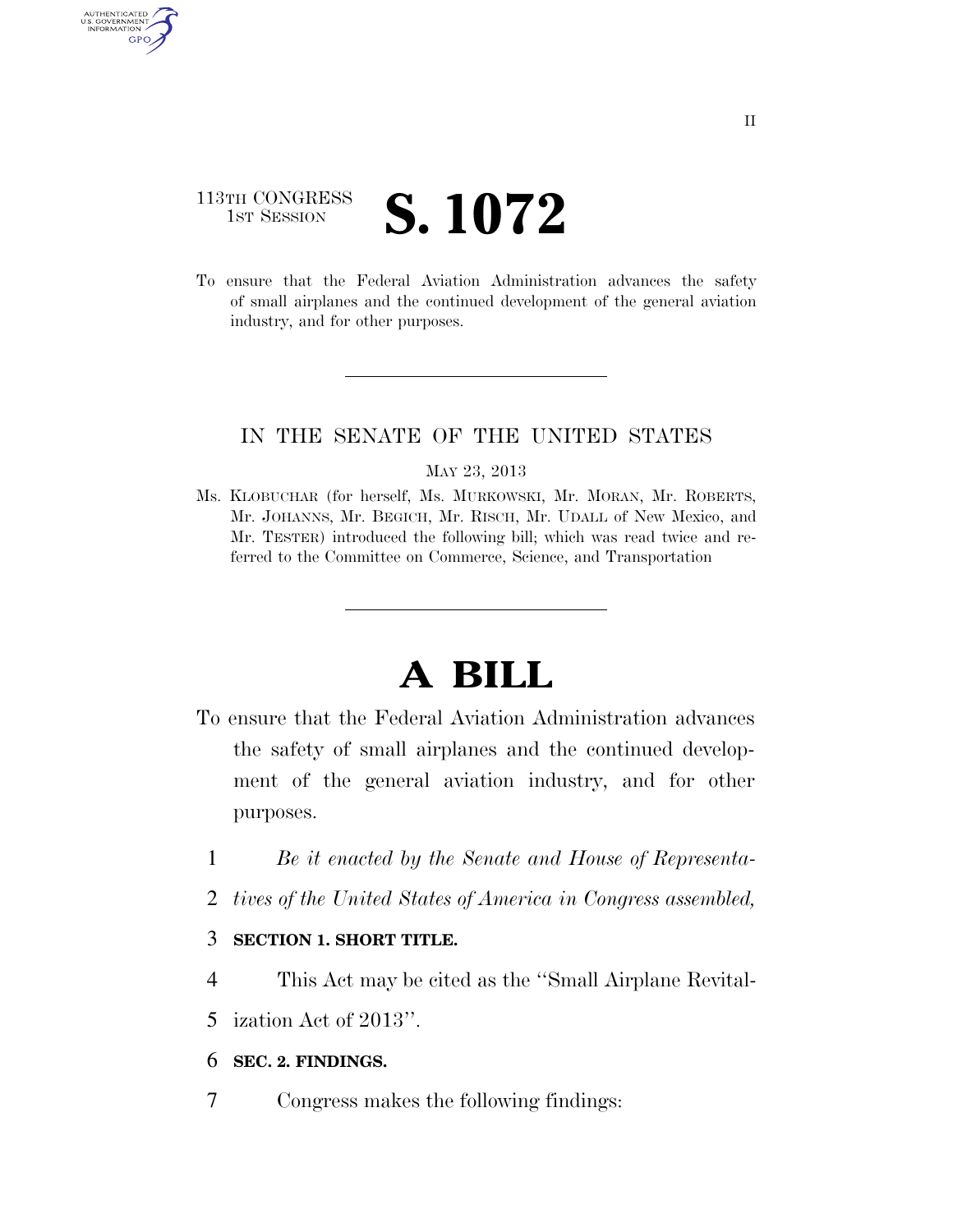| $\mathbf{1}$   | (1) A healthy small aircraft industry is integral      |
|----------------|--------------------------------------------------------|
| $\overline{2}$ | to economic growth and to maintaining an effective     |
| 3              | transportation infrastructure for communities and      |
| $\overline{4}$ | countries around the world.                            |
| 5              | (2) Small airplanes comprise nearly 90 percent         |
| 6              | of general aviation aircraft certified by the Federal  |
| 7              | Aviation Administration.                               |
| 8              | (3) General aviation provides for the cultivation      |
| 9              | of a workforce of engineers, manufacturing and         |
| 10             | maintenance professionals, and pilots who secure the   |
| 11             | economic success and defense of the United States.     |
| 12             | (4) General aviation contributes to well-paying        |
| 13             | jobs in the manufacturing and technology sectors in    |
| 14             | the United States and products produced by those       |
| 15             | sectors are exported in great numbers.                 |
| 16             | (5) Technology developed and proven in general         |
| 17             | aviation aids in the success and safety of all sectors |
| 18             | of aviation and scientific competence.                 |
| 19             | (6) The average small airplane in the United           |
| 20             | States is now 40 years old and the regulatory bar-     |
| 21             | riers to bringing new designs to the market are re-    |
| 22             | sulting in a lack of innovation and investment in      |
| 23             | small airplane design.                                 |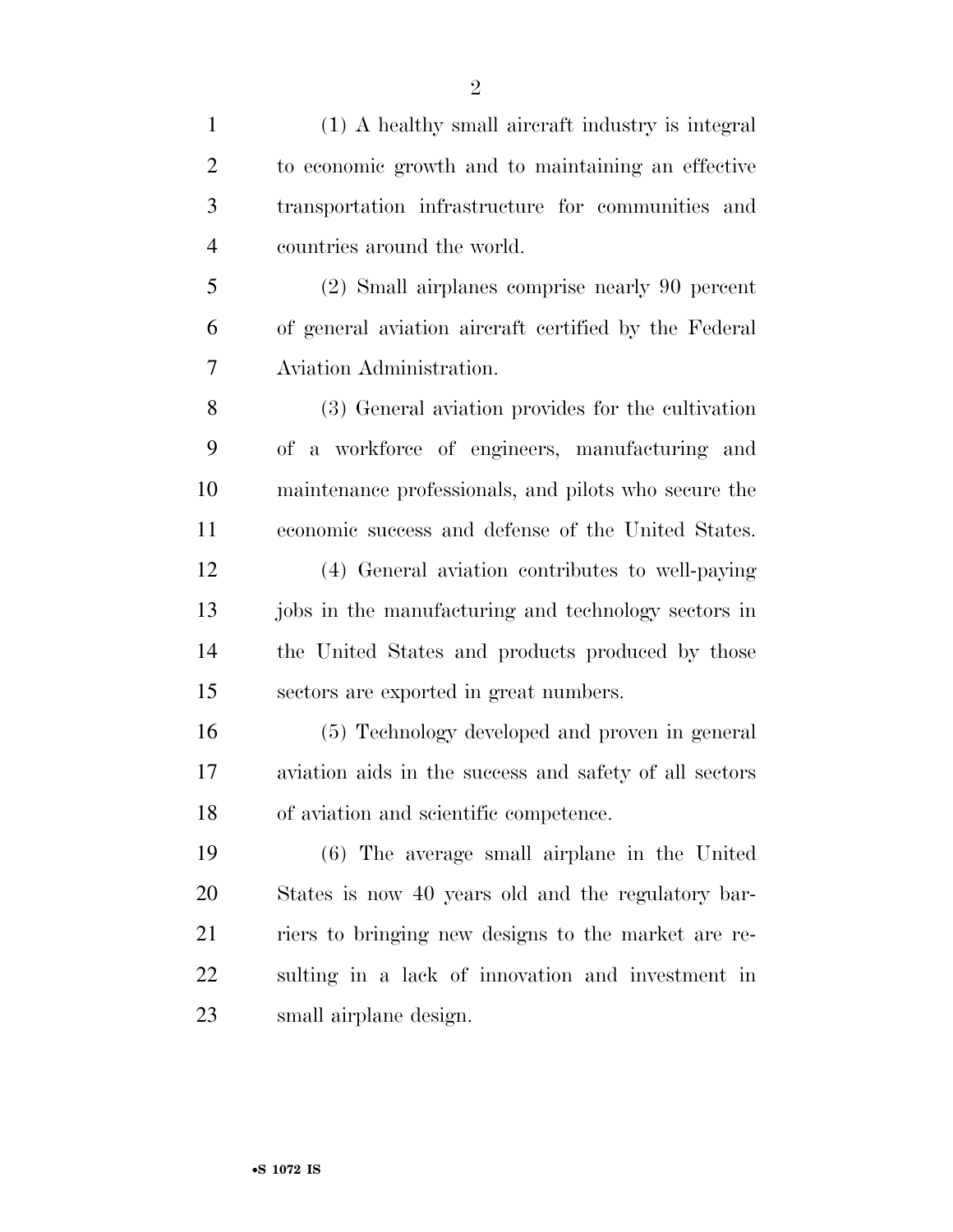(7) Since 2003, the United States lost 10,000 active private pilots per year on average, partially due to a lack of cost-effective, new small airplanes. (8) General aviation safety can be improved by modernizing and revamping the regulations relating to small airplanes to clear the path for technology adoption and cost-effective means to retrofit the ex- isting fleet with new safety technologies. **SEC. 3. SAFETY AND REGULATORY IMPROVEMENTS FOR GENERAL AVIATION.**  (a) IN GENERAL.—Not later than December 15, 2015, the Administrator of the Federal Aviation Adminis- tration shall issue a final rule— (1) to advance the safety and continued devel- opment of small airplanes by reorganizing the cer- tification requirements for such airplanes under part 23 to streamline the approval of safety advance- ments; and (2) that meets the objectives described in sub-section (b).

 (b) OBJECTIVES DESCRIBED.—The objectives de- scribed in this subsection are the following objectives of the Part 23 Reorganization Aviation Rulemaking Com-mittee: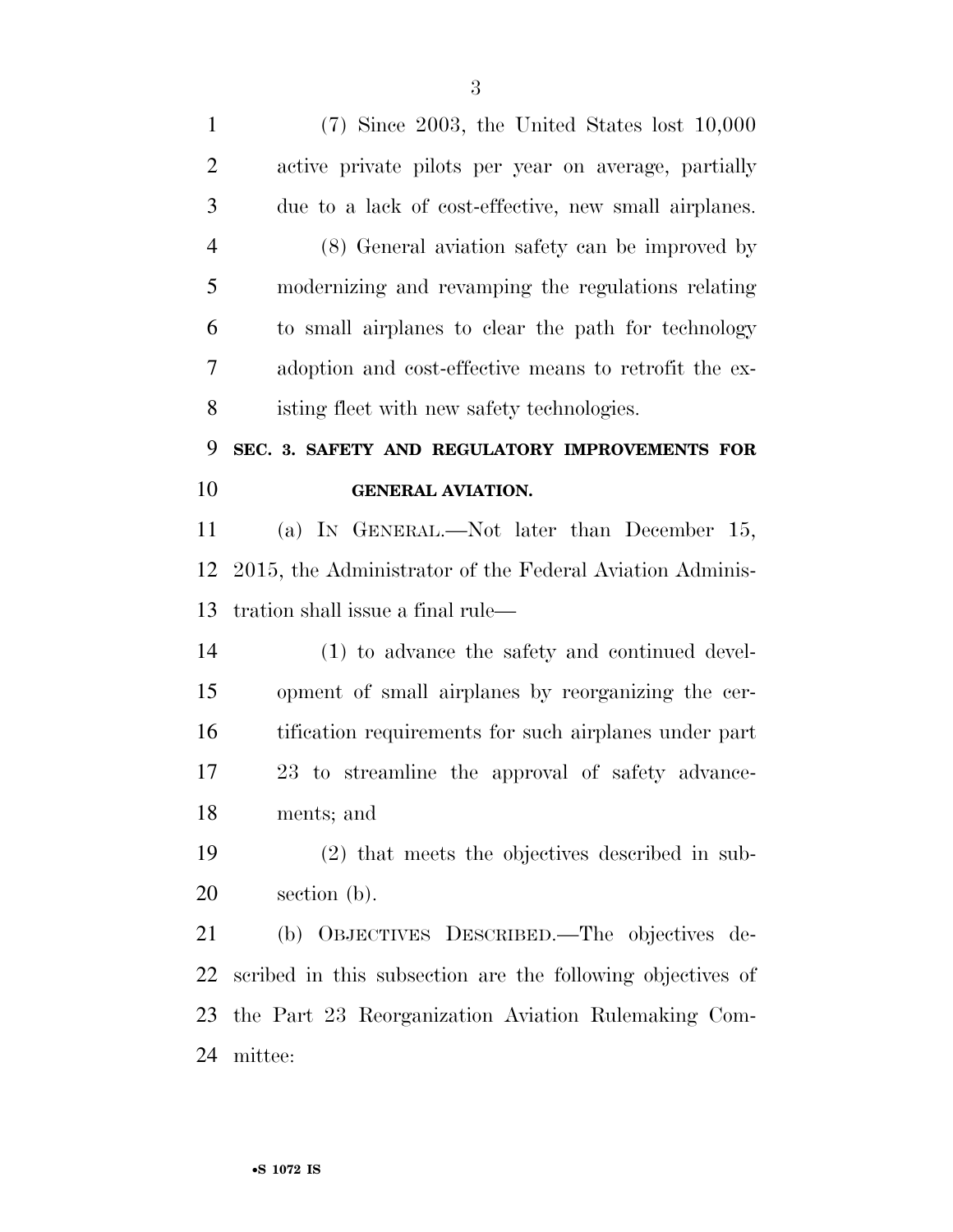| $\mathbf{1}$   | (1) The establishment of a regulatory regime                  |
|----------------|---------------------------------------------------------------|
| $\overline{2}$ | for small airplanes that will improve safety and de-          |
| 3              | crease certification costs.                                   |
| 4              | (2) The establishment of broad, outcome-driven                |
| 5              | safety objectives that will spur innovation and tech-         |
| 6              | nology adoption.                                              |
| 7              | (3) The replacement of current, prescriptive re-              |
| 8              | quirements under part 23 with performance-based               |
| 9              | regulations.                                                  |
| 10             | (4) The use of consensus standards accepted by                |
| 11             | the Federal Aviation Administration to clarify how            |
| 12             | the safety objectives of part 23 may be met using             |
| 13             | specific designs and technologies.                            |
| 14             | (c) CONSENSUS-BASED STANDARDS.—In prescribing                 |
| 15             | regulations under this section, the Administrator shall use   |
| 16             | consensus standards, as described in section $12(d)$ of the   |
| 17             | National Technology Transfer and Advancement Act of           |
|                | 18 1996 (15 U.S.C. 272 note), to the extent practicable while |
| 19             | continuing to evaluate traditional methods for meeting the    |
| 20             | objectives of part 23.                                        |
| 21             | (d) SAFETY COOPERATION.—The Administrator shall               |
| 22             | lead the effort to improve general aviation safety by work-   |
| 23             | ing with leading aviation regulators to assist them in        |
| 24             | adopting a complementary regulatory approach for small        |
| 25             | airplanes.                                                    |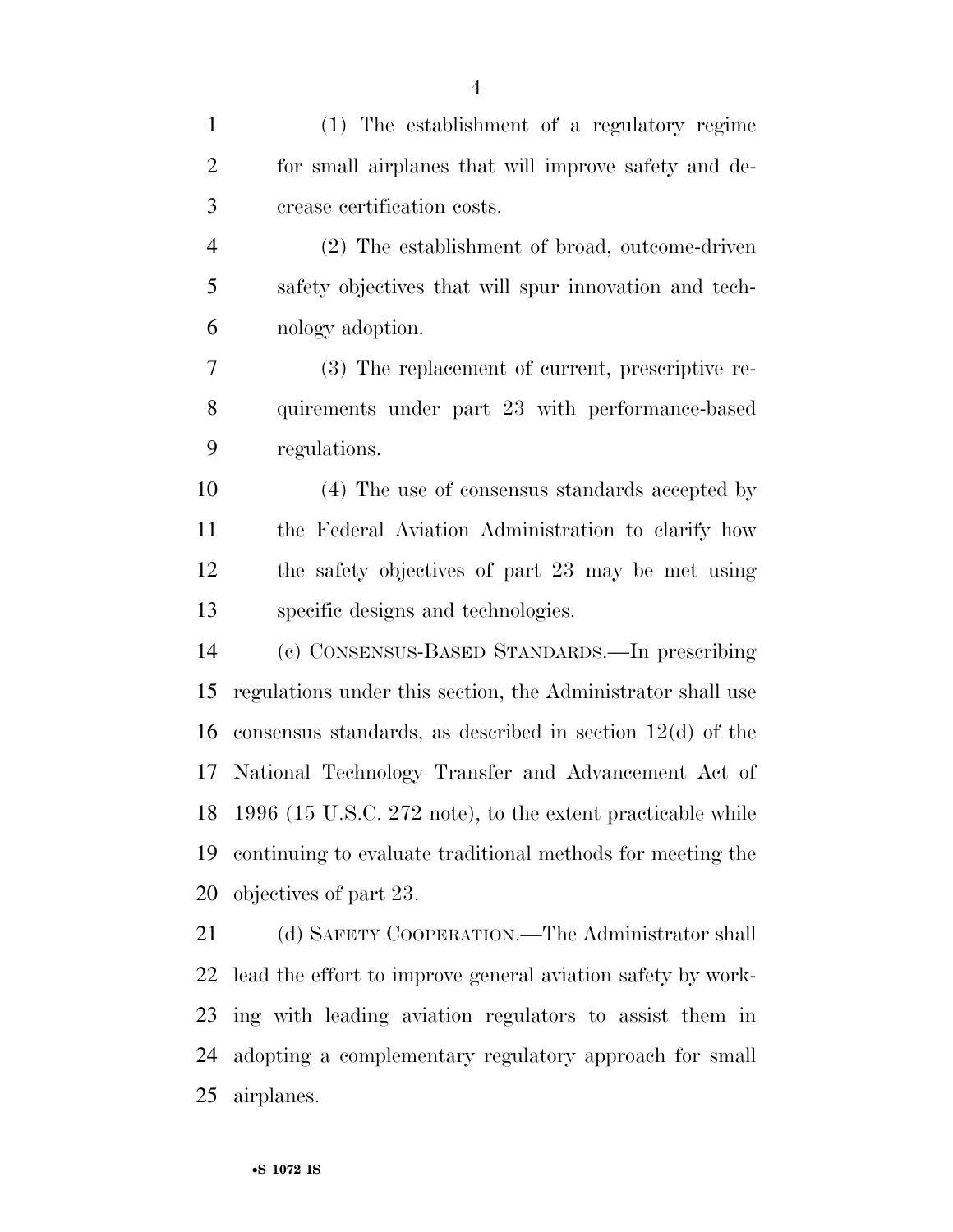| $\mathbf{1}$   | (e) DEFINITIONS.—In this section:                  |
|----------------|----------------------------------------------------|
| $\overline{2}$ | (1) CONSENSUS STANDARDS.—                          |
| 3              | (A) IN GENERAL.—The term "consensus                |
| $\overline{4}$ | standards" means standards developed by an         |
| 5              | organization described in subparagraph<br>(B)      |
| 6              | that may include provisions requiring that own-    |
| 7              | ers of relevant intellectual property have agreed  |
| 8              | to make that intellectual property available on    |
| 9              | a nondiscriminatory, royalty-free, or reasonable   |
| 10             | royalty basis to all interested persons.           |
| 11             | (B) ORGANIZATIONS DESCRIBED. An or-                |
| 12             | ganization described in this subparagraph is a     |
| 13             | domestic or international organization that—       |
| 14             | (i) plans, develops, establishes, or co-           |
| 15             | ordinates, through a process based on con-         |
| 16             | sensus and using agreed-upon procedures,           |
| 17             | voluntary standards; and                           |
| 18             | (ii) operates in a transparent manner,             |
| 19             | considers a balanced set of interests with         |
| 20             | respect to such standards, and provides for        |
| 21             | due process and an appeals process with            |
| 22             | respect to such standards.                         |
| 23             | (2) GENERAL AVIATION.—The term "general            |
| 24             | aviation" means all aviation activities other than |